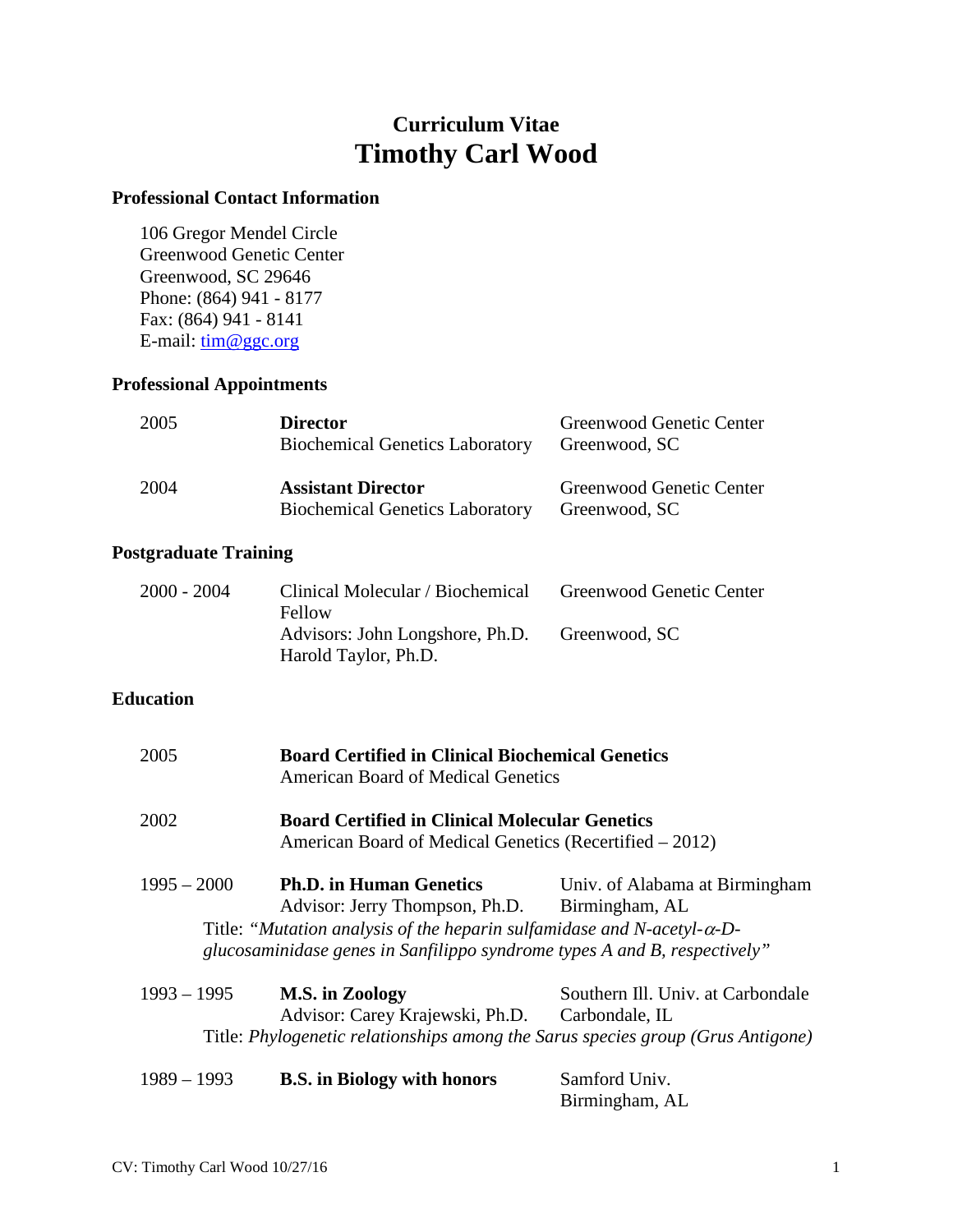#### **Professional Membership**

American College of Medical Genetics - Fellow American Society of Human Genetics Society of Inherited Metabolic Disease Society for the Study of Inherited Metabolic Disease Southeast Regional Genetics Group

#### **Professional Development**

| $2013$ - present | <b>CAP/ACMG Joint Committee</b>                                     |
|------------------|---------------------------------------------------------------------|
| $2008 - 2013$    | <b>ACMG Quality Control Committee</b>                               |
| $2008$ - present | Southeast Regional Genetics and NBS Collaborative (SERC) – Steering |
|                  | Committee                                                           |
| 2008             | American Board of Medical Genetics Item Writer                      |
| $2006$ – present | Southeast Regional Genetics Group (SERGG) Board of Directors        |
|                  | SERGG President Elect (2012-2014)                                   |
|                  | Organized SERGG annual meeting in Charleston SC (2008)              |
| $2004$ - present | Member South Carolina Newborn Screening Advisory Committee          |

#### **Invited Lectures / Teaching Experience**

| 2014             | Annual Human genetics retreat University of Pittsburgh – "Next steps in |
|------------------|-------------------------------------------------------------------------|
|                  | biochemical genetic testing"                                            |
| 2013             | Grand Rounds University of Calgary, Alberta Canada "Laboratory testing  |
|                  | for MPS disorders: current approaches and future directions"            |
| 2013             | ACMG Industry Supported Symposium "Laboratory Diagnosis of              |
|                  | Morquio Syndrome Type A"                                                |
| 2012             | USC Medical School-Greenville Module 1 Instructor                       |
| 2010, 2012       | <b>MPS Laboratory Training Preceptorship</b>                            |
| 2010             | SERC Lunch and Learn Series "Newborn Screening for VLCAD and GA1        |
|                  | in South Carolina"                                                      |
| $2001$ - present | Greenwood Genetic Center Graduate Course (Biology 614)                  |
| $2002$ -present  | USC Genetic Counseling/GGC Laboratory Experience                        |
| 2001             | Lander University Fine Arts Lecture Series - "Advances in Genetics"     |
| 1995-2000        | Jefferson State Community College – Introductory Biology Instructor     |
|                  |                                                                         |

#### **Articles**

Ellsworth KA, Pollard LM, Cathey S, **Wood T**. Measurement of Elevated Concentrations of Urine Keratan Sulfate by UPLC-MSMS in Lysosomal Storage Disorders (LSDs): Comparison of Urine Keratan Sulfate Levels in MPS IVA Versus Other LSDs. *JIMD Rep*. 2016 Jul 28.

Ng BG, Shiryaev SA, Rymen D, Eklund EA, Raymond K, Kircher M, Abdenur JE, Alehan F, Midro AT, Bamshad MJ, Barone R, Berry GT, Brumbaugh JE, Buckingham KJ, Clarkson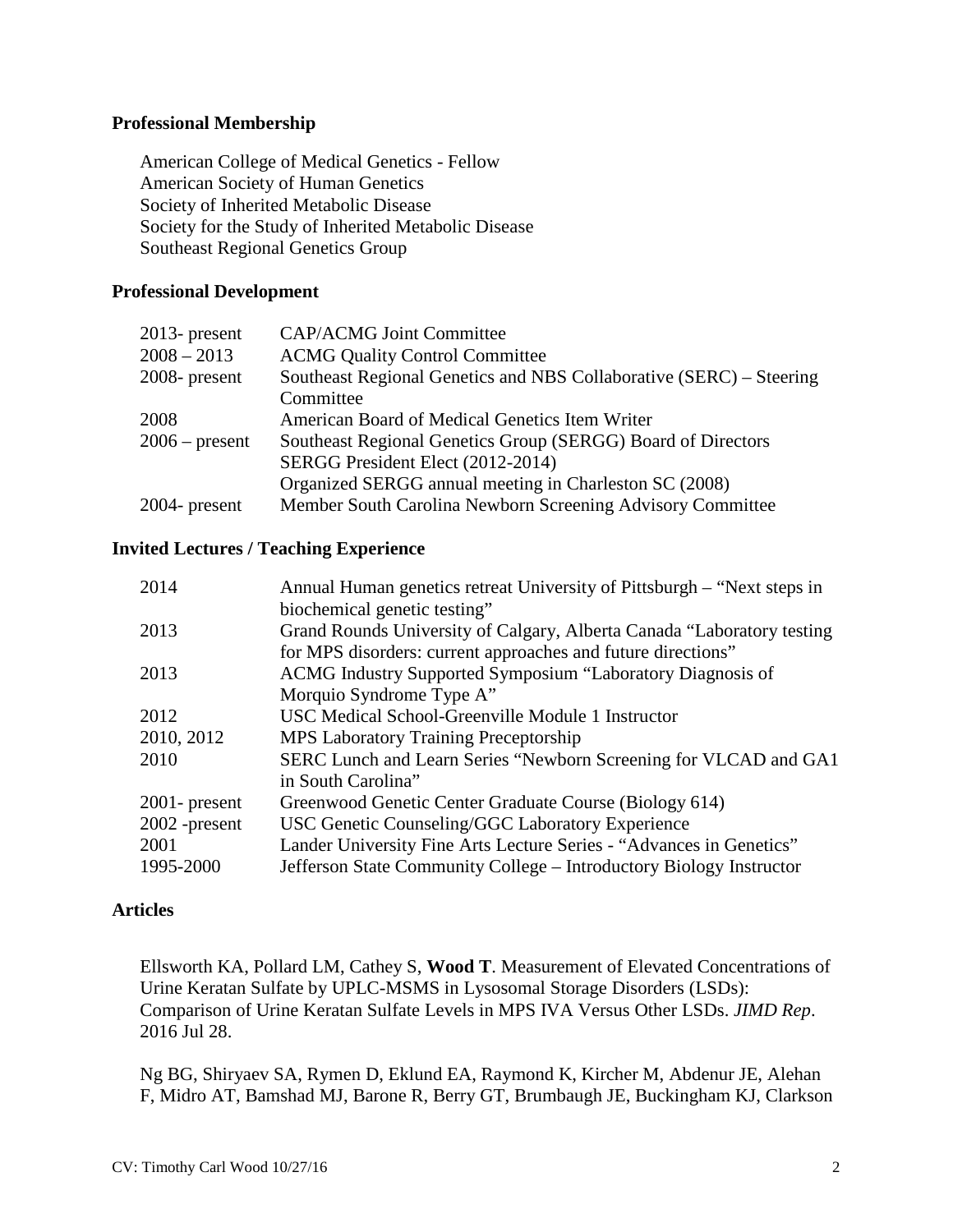K, Cole FS, O'Connor S, Cooper GM, Van Coster R, Demmer LA, Diogo L, Fay AJ, Ficicioglu C, Fiumara A, Gahl WA, Ganetzky R, Goel H, Harshman LA, He M, Jaeken J, James PM, Katz D, Keldermans L, Kibaek M, Kornberg AJ, Lachlan K, Lam C, Yaplito-Lee J, Nickerson DA, Peters HL, Race V, Régal L, Rush JS, Rutledge SL, Shendure J, Souche E, Sparks SE, Trapane P, Sanchez-Valle A, Vilain E, Vøllo A, Waechter CJ, Wang RY, Wolfe LA, Wong DA, **Wood T**, Yang AC; University of Washington Center for Mendelian Genomics, Matthijs G, Freeze HH. ALG1-CDG: Clinical and Molecular Characterization of 39 Unreported Patients. *Hum Mutat*. 2016 Jul; 37(7):653-60.

Champaigne NL, Leroy JG, Kishnani PS, Decaestecker J, Steenkiste E, Chaubey A, Li J, Verslype C, Van Dorpe J, Pollard L, Goldstein JL, Libbrecht L, Basehore M, Chen N, Hu H, **Wood T**, Friez MJ, Huizing M, Stevenson RE. New observation of sialuria prompts detection of liver tumor in previously reported patient. *Mol Genet Metab*. 2016 Jun; 118(2):92-9. doi: 10.1016/j.ymgme.2016.04.004. Epub 2016 Apr 16.

Zhang W, James PM, Ng BG, Li X, Xia B, Rong J, Asif G, Raymond K, Jones MA, Hegde M, Ju T, Cummings RD, Clarkson K, **Wood T**, Boerkoel CF, Freeze HH, He M. A Novel N-Tetrasaccharide in Patients with Congenital Disorders of Glycosylation, Including Asparagine-Linked Glycosylation Protein 1, Phosphomannomutase 2, and Mannose Phosphate Isomerase Deficiencies. *Clin Chem*. 2016 Jan; 62(1):208-17.

Ng BG, Raymond K, Kircher M, Buckingham KJ, **Wood T**, Shendure J, Nickerson DA, Bamshad MJ; University of Washington Center for Mendelian Genomics, Wong JT, Monteiro FP, Graham BH, Jackson S, Sparkes R, Scheuerle AE, Cathey S, Kok F, Gibson JB, Freeze HH. [Expanding the Molecular and Clinical Phenotype of SSR4-CDG.](http://www.ncbi.nlm.nih.gov/pubmed/26264460) 2015. *Hum Mutat.* Nov;36 (11):1048-51

Albert JS, Bhattacharyya N, Wolfe LA, Bone WP, Maduro V, Accardi J, Adams DR, Schwartz CE, Norris J, **Wood T**, Gafni RI, Collins MT, Tosi LL, Markello TC, Gahl WA, Boerkoel CF. Impaired osteoblast and osteoclast function characterize the osteoporosis of Snyder - Robinson syndrome. 2015. *Orphanet J Rare Dis*. Mar 7; 10:27.

Zhang H, **Wood T,** Young SP, Millington DS. A straightforward, quantitative ultra-performance liquid chromatography-tandem mass spectrometric method for heparan sulfate, dermatan sulfate and chondroitin sulfate in urine: An improved clinical screening test for the mucopolysaccharidoses. 2015. *Mol Genet Metab.* Feb; 114(2):123-8.

Bodamer OA, Giugliani R, **Wood T**. The laboratory diagnosis of mucopolysaccharidosis III (Sanfilippo syndrome): A changing landscape. 2014. *Mol Genet Metab.* Sep-Oct; 113(1- 2):34-41.

Leroy JG, Sillence D, **Wood T**, Barnes J, Lebel RR, Friez MJ, Stevenson RE, Steet R, Cathey SS. A novel intermediate mucolipidosis  $II/III\alpha\beta$  caused by GNPTAB mutation in the cytosolic N-terminal domain. 2014. *Eur J Hum Genet*. 22: 594-601.

Peron A, Spaccini L, Norris J, Bova SM, Selicorni A, Weber G, **Wood T**, Schwartz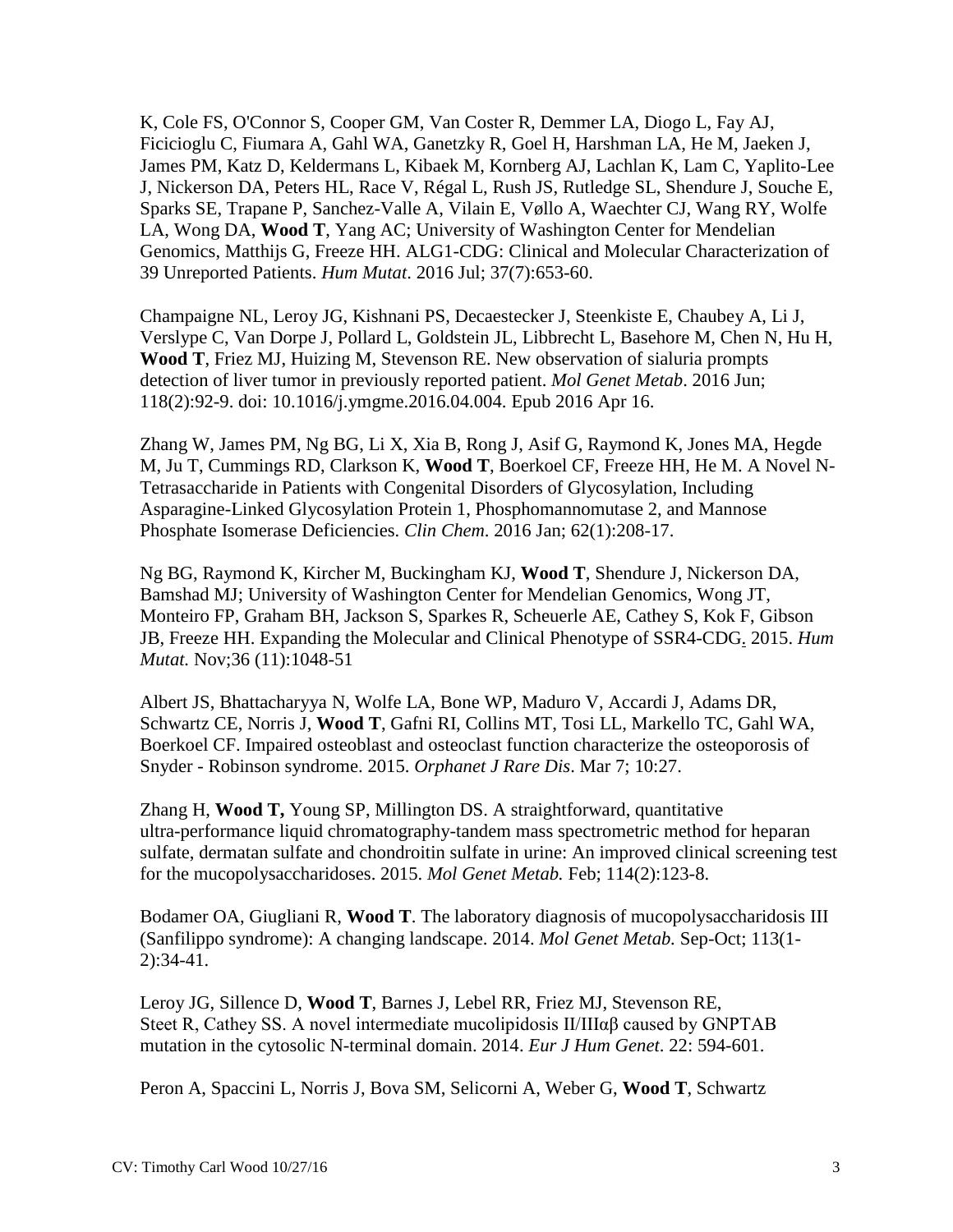CE, Mastrangelo M. Snyder-Robinson syndrome: a novel nonsense mutation in spermine synthase and expansion of the phenotype. Am J Med Genet A. 2013 Sep; 161(9):2316-20.

Lieu MT, Ng B, Rush J, **Wood T**, Basehore M, Hedge M, Chang R, Abdenur J, Freeze H Wang R. Severe, fatal multisystem manifestations in a patient with dolichol kinasecongenital disorder of Glycosylation. 2013. *Molecular Genetics and Metabolism*. 110(4):484-9.

Zhang Z, Norris J, Kalscheuer V, **Wood T**, Wang L, Schwartz C, Alexov E, and Van Esch H. A Y328C missense mutation in spermine synthase causes a mild form of Snyder– Robinson syndrome. 2013. *Hum Mol Genet*. 1–9.

Marshall LS, Simon J, **Wood T**, Peng M, Owen R, Feldman GS, Zaragoza MV. Deletion Xq27.3q28 in female patient with global developmental delays and skewed X-inactivation. 2013. BMC Medical Genetics, 14(1):49.

Hendriksz CJ, Harmatz P, Beck M, **Wood T**, Lachman R, Gravance C, Orii T, Tomatsu S. Review of clinical presentation and diagnosis of mucopolysaccharidosis IVA. 2013. *Mol Genet Met.* April 10.

Mendelsohn N, **Wood T**, Olson R, Temme R, Hale S, Zhang H, Read L, White K. Spondyloepiphyseal dysplasias and bilateral Legg-Calve-Perthes Disease: Diagnostic considerations for Mucopolysaccharidoses. 2013. *JIMD Reports*. May 9.

**Wood TC,** Bainbridge K, Beck M, Graeff Burin M, Chien Y, Church H, D'Almeida V, van Diggelen O, Fietz M, Giugliani R, Harmatz P, Hawley S, Hwu W, Ketteridge D, Lukacs Z, Miller N, Pasquali M, Schenone A, Thompson J, Tylee K, Yu C, Hendriksz C. Diagnosing MPSIVA. *JIMD*. 2013 Epub:Feb 1.

Pollard LM, Jones JR, **Wood TC**. Molecular characterization of 355 mucopolysaccharidosis patients reveals 104 novel mutations. *JIMD*. 2012 Epub:Sep 14.

**Wood TC**, Bodamer OA, Burin MG, D'Almeida V, Fietz M, Giugliani R, Hawley S, Hendriksz CJ, Hwu WL, Ketteridge D, Lukacs Z, Mendelsohn NJ, Miller N, Pasquali M, Schenone A, Schoonderwoerd K, Winchester B, Harmatz P. MPS VI: Illuminating the Path to Diagnosis. *Mol Genet Met*. 2012 106(1): 73-82.

De Biase I, Champaigne N, Schroer R, Pollard L, Longo N, **Wood TC**. Primary carnitine deficiency presents atypically with long QT syndrome: a case report. *JIMD reports*. 2012 2: 87-90.

Mudd H, Wagner C, Luka Z, Stabler S, Allen R, Schroer R, **Wood TC**, Wang J, Wong L-J. Two patients with hepatic mtDNA depletion syndromes and marked elevations of Sadenosylmethionine and methionine. *Mol Gene Met*. 2012 105(2): 228-36.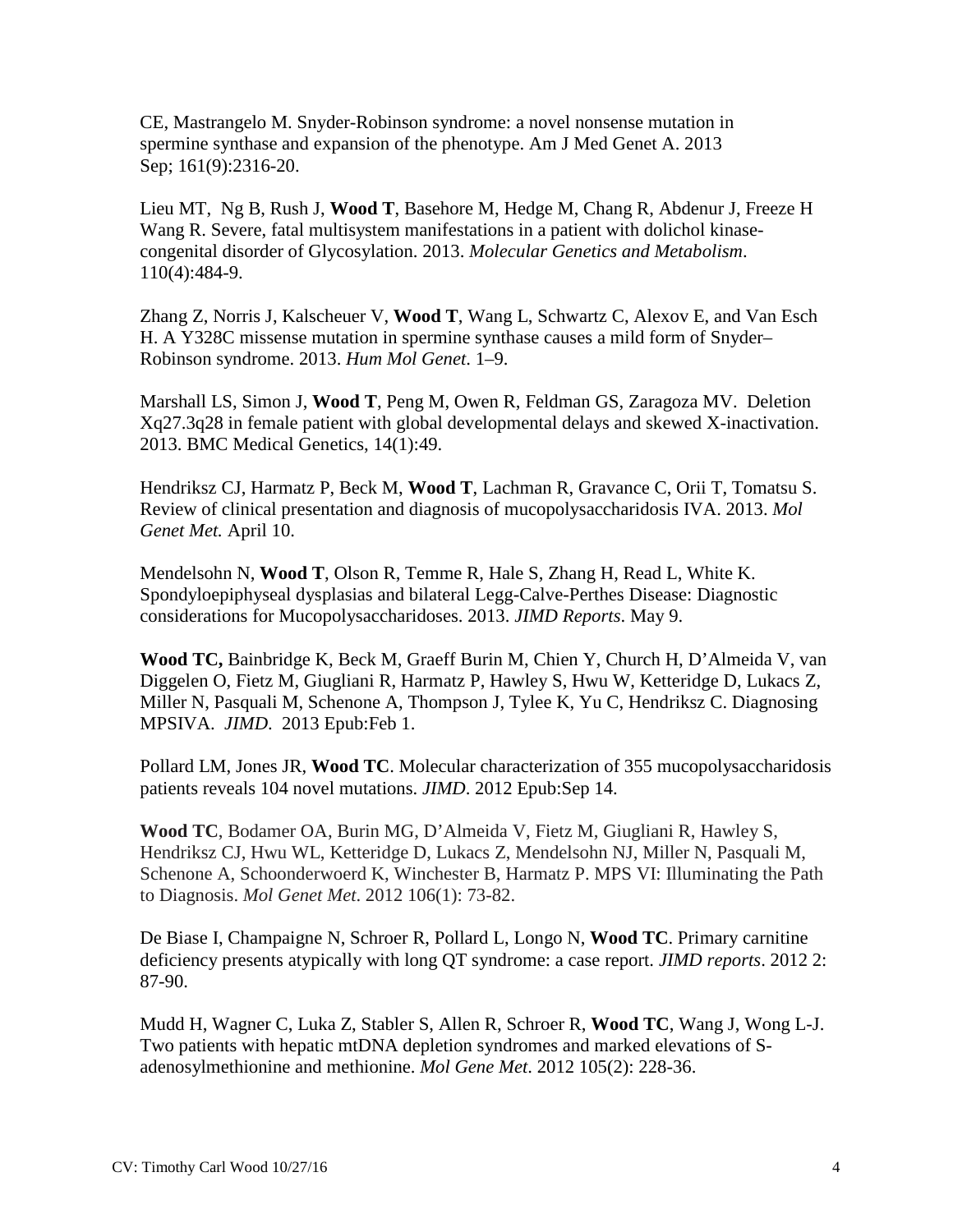Burruss D, **Wood TC**, Espinoza L, Dwivedi A, Holden K, Severe Hunter syndrome (Mucopolysaccharidosis II) phenotype secondary to large deletion in the X chromosome encompassing IDS, FMR1 and AFF2 (FMR2). *J Child Neurol*. 2012 27(6): 776-780.

Sowell J, Fuqua M, **Wood TC.** Quantification of total and free carnitine in human plasma by hydrophilic interaction liquid chromatography tandem mass spectrometry. *J Chromatogr Sci.* 2011 49(6): 463-8.

Sowell J, Pollard L, **Wood TC.** Quantification of branched-chain amino acids in blood spots and plasma by liquid chromatography tandem mass spectrometry for the diagnosis of maple syrup urine disease. 2011 *J. Sep. Sci*. 34, 1-9.

Sowell J, Norris J, Jones K, Schwartz C, **Wood TC.** Diagnostic screening for spermine synthase deficiency by liquid chromatography tandem mass spectrometry. *Clinica Chimica Acta*. 2011 412(7-8): 655-60.

Sowell J, **Wood TC.** Towards a selected reaction monitoring mass spectrometry fingerprint approach for the screening of oligosaccharidoses. *Analytica Chimica Acta*. 2011 686: 102- 106.

Champion KJ, Basehore MJ, **Wood TC,** Destrée A, Vannuffel P, Maystadt I. Identification and characterization of a novel homozygous deletion in the alpha-N-acetylglucosaminidase gene in a patient with Sanfilippo type B syndrome (mucopolysaccharidosis IIIB). *Mol Genet Met*. 2010 100(1): 51-6.

Hathaway SC, Friez M, Limbo K, Parker C, Salomons GS, Vockley J, **Wood TC,** Abdul-Rahman OA. X-linked creatine transporter deficiency presenting as a mitochondrial disorder. *J Child Neurol*. 2010 25(8): 1009-12.

Cathey SS, Leroy JG, **Wood TC,** Eaves K, Simensen RJ, Kudo M, Stevenson RE, Friez MJ, Phenotype and genotype in mucolipidoses II and III alpha/beta: a study of 61 probands. *J Med Genet.* 2010 47(1): 38-48.

Pollard LM, Williams NR, Espinoza L, **Wood TC,** Spector EB, Schroer RJ. HoldenKR. Diagnosis, Treatment, and Long-Term Outcomes of Late-Onset (Type III)Multiple Acyl-CoA Dehydrogenase Deficiency. *J Child Neurol*. 2010 25(8): 954-60.

Carling RS, Hogg SL, **Wood TC,** Calvin J. Simultaneous determination of guanidinoacetate, creatine and creatinine in urine and plasma by un-derivatized liquid chromatography-tandem mass spectrometry. *Ann Clin Biochem*. 2008 45(Pt 6): 575-84.

Giurgiutiu DV, Espinoza LM, **Wood TC**, Dupont BR, Holden KR. Persistent Growth Failure in Prader-Willi Syndrome Associated With Short-Chain Acyl-CoA Dehydrogenase Gene Variant. *J Child Neurol*. 2008 23(1): 112-7.